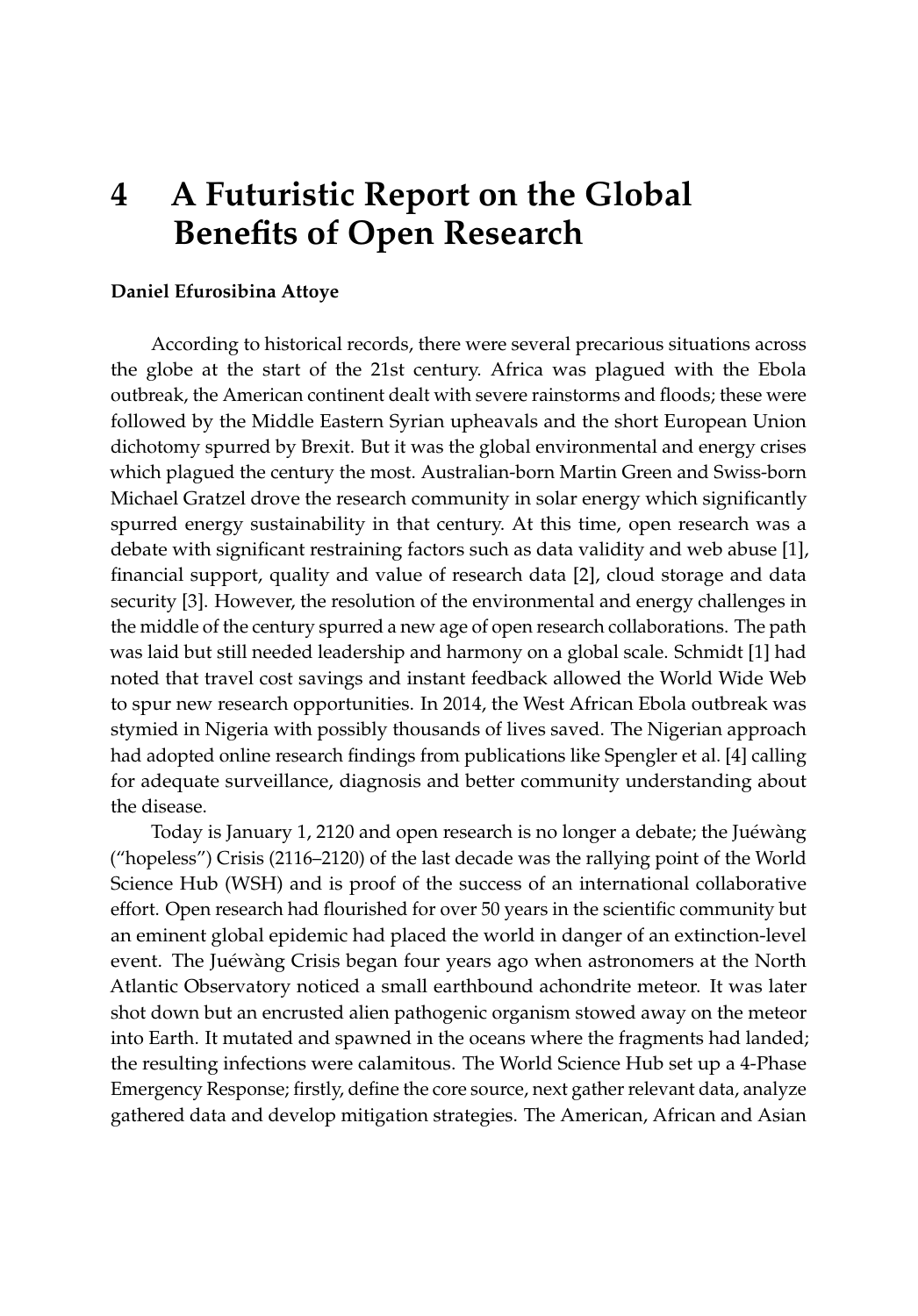continents were most affected due to the ocean currents at the time; Europe provided humanitarian relief and skilled personnel to the research stations.

In Phase 1, top scientists met online to debate this global challenge, migration of the aquatic pathogenic carrier and reported sightings. High tide, ocean currents, and intercontinental drift made it difficult to define the exact location of the organism. Although the American station reported the most recent sightings, the African station had noticed the most severe outbreak. It was a combination of ocean mapping using undersea stations and miniature marine drones across the three stations that eventually pinpointed the location of the organism in Asia. Economic barriers were swiftly addressed as the global effort released funds for a 1000 km modular seafront barrier set to contain physical movement. The European station installed the ASE 2 (Aquatic Sonic Ell) program developed to protect endangered marine organisms during the last Underwater Olympic Games in 2118. These collaborative scientific, economic and technical efforts were particularly crucial to the success of Phase 1.

Data Collection and Analysis Phases were estimated to take 12 months if run in a single station but only took 4 weeks! It was a global campaign as research institutes, government agencies, and non-governmental organizations deployed advanced ocean mapping satellites, ocean divers, and aquatic drones to gather every piece of data on the epidemic. As the projected 6-month timeline before the pandemic ominously approached, the global effort saved much needed time. But it was the analysis phase that proved more miraculous. The American station connected the Hub to her energy-self-sustaining Moon-orbiting station powered by the prototype Web 7.0. The flow of information and refinement of methodology for various stages of analysis across the Hub was seamless; if it wasn't a crisis situation one would have relished a time of such scientific harmony of intent and display of open research passion.

In the final phase, the WSH met with presidential representatives to develop country-specific solutions to the mutating virus. At this point economic altercations, intellectual property rights, research ownership, and low governmental will had been trounced. The single goal was to save the human race. That represents the aim of open research; regardless of the taunts of critics, the benefits outweigh the challenges. The conclusion of this report drawing from two centuries of research brings to light via a case study approach the opportunities and global benefits of open research.